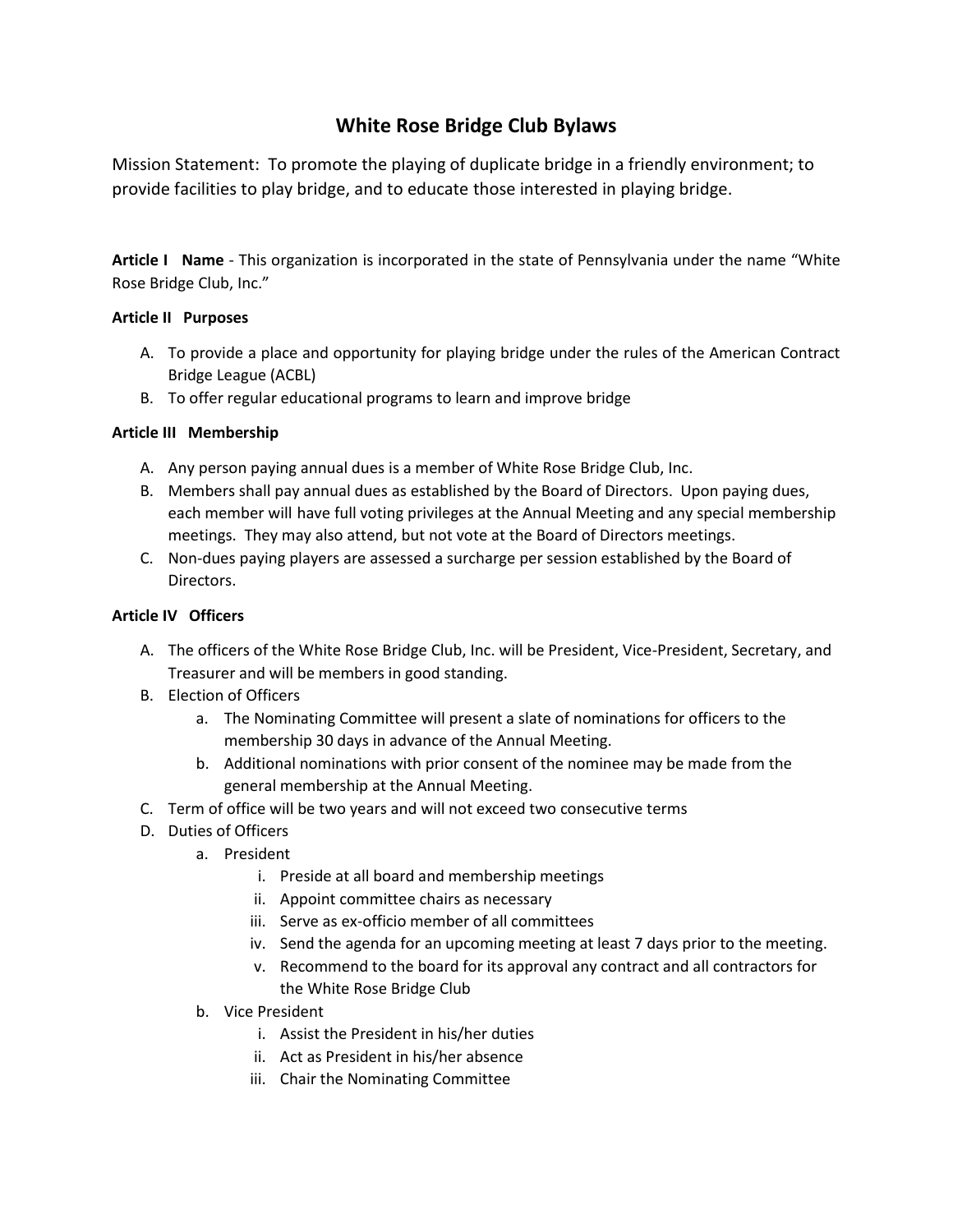- c. Secretary
	- i. Record the minutes of Board of Directors and membership meetings
	- ii. Notify the club membership of the Annual Meeting
- d. Treasurer
	- i. Record and deposit all funds received by the Club
	- ii. Disburse funds of the Club as authorized by the Board of Directors
	- iii. Maintain accurate records of all financial transactions of the Club
	- iv. Report monthly on the financial condition of the Club at each Board of Directors meeting, including, but not limited to, profit/loss and balance sheets
	- v. Present a report at the Annual Meeting covering the club's financial status and major transactions of the previous year This report shall be on file and available to any member upon request.
	- vi. Ensure that an annual audit, according to general accounting principles, is conducted, and the results reported at the Annual Meeting
	- vii. Chair the Finance Committee

# **Article V Board of Directors**

- A. Number and qualifications
	- a. Any member in good standing may be elected to the Board of Directors.
	- b. Membership will be composed of seven to thirteen members, including the club officers, who will serve without compensation.
- B. Term of Office
	- a. Directors will be elected for a term of three years with no more than three positions expiring in any given year.
	- b. Board members will be limited to two consecutive three-year terms and will be eligible for re-election after one-year lapse.
- C. A vacancy arising from any situation will be filled by appointment by the remaining Board of Directors' members in order to fill the unexpired term.
- D. The Board of Directors will have the sole power to conduct the business of White Rose Bridge Club, Inc.
- E. Any Director by filing written notice may resign at any time. Any director may be removed from the Board if recommended and approved by the majority of the Board of Directors.
- F. A majority of the members present will constitute a quorum.
- G. The Board of Directors will meet monthly during the year. Notice will be given of such meetings at least seven days prior to the day of the meeting.
- H. The Board of Directors will assure that a designee(s) will attend ACBL District 4 meetings and there will be full representation on the Unit 168 Board.

# **Article VI Meetings**

- A. General/Annual Membership Meetings
	- a. Notice and agenda items will be given to members thirty days prior to the meeting.
	- b. A majority of those present will constitute a quorum.
	- c. The Annual Meeting will occur in October of each year.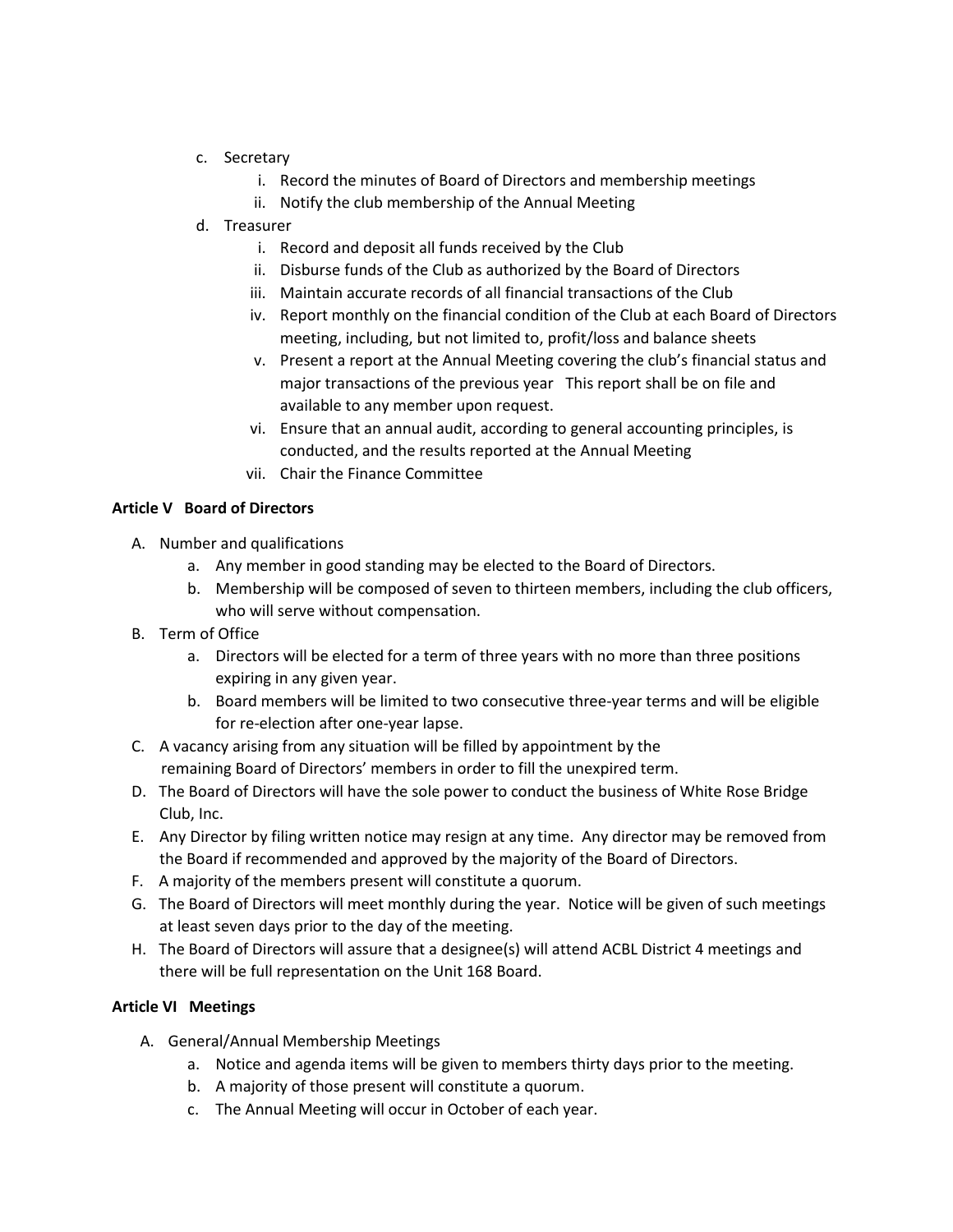- B. Special Meetings
	- a. Any five members may request a special meeting of the membership. This request will be submitted to the Board of Directors.
	- b. If deemed necessary by the Board of Directors, the Secretary will give 10 days' notice of a special meeting.
	- c. Business transacted at all special meetings will be confined to the stated purpose of the meeting.
	- d. A majority of the members present will constitute a quorum.

## **Article VII Committees**

- A. Standing Committees
	- a. Nomination Committee
		- i. Will be chaired by the Vice President
		- ii. Will be composed of the immediate past President and two members
		- iii. Will be responsible to present a slate of Officers and Directors for election at the Annual Meeting
	- b. Facilities Committee
		- i. Will be chaired by the President or his/her designee
		- ii. The Chair will appoint up to three members, including the Club Manager, to serve on the committee for two years and will make recommendations to the Board of Directors.
		- iii. Will be responsible for recommending action for operation and maintenance of the grounds and equipment
	- c. Finance Committee
		- i. Will be chaired by the Treasurer
		- ii. The chair will appoint up to three members to serve on the committee for two years and will make recommendations to the Board of Directors.
		- iii. Will design an annual budget and review the budget quarterly against income and expenditures
		- iv. Will set the fiscal year as determined by the Board of Directors
	- d. Special Events Committee
		- i. The President will appoint a Chair and two other members to the committee, including the Club Manager.
		- ii. Will be responsible for organizing special events and tournaments
	- e. Membership Committee
		- i. The President will appoint a Chair and two other members to the committee.
		- ii. Will maintain a list of all active members
		- iii. Will coordinate the recruiting efforts of the club
	- f. Bylaws Committee
		- i. The Bylaws Committee will be comprised of the chair and two other members.
		- ii. Will ensure that the Bylaws are reviewed annually
- B. Special Committees
	- a. Chairs will be appointed by the Board of Directors as needed.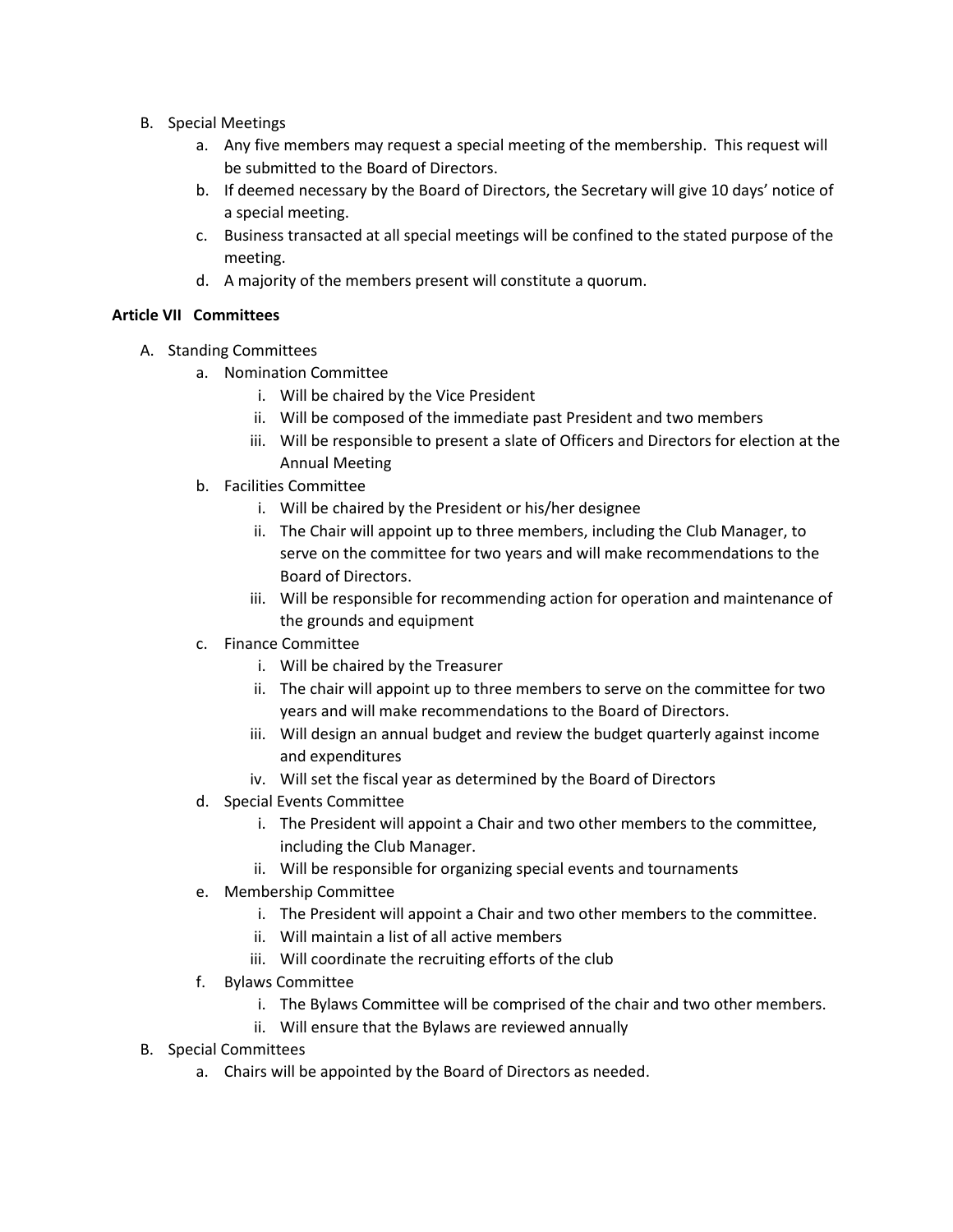b. Special committees will exist for a designated purpose and dissolve at completion of the purpose.

## **Article VIII Personnel**

- A. Club Manager
	- a. Will report to the Board of Directors
	- b. Will conduct all business with the ACBL and ensure that all Club games are sanctioned and conducted within the rules and guidelines of the ACBL
	- c. Schedule all Club Championships and special Club games, ensuring that they are all ACBL compliant
	- d. Establish the type of game and appropriate master point limits
	- e. Transmit ACBL fees and records of ACBL and Master Points earned by players at the Club games
	- f. Update Club and ACBL members' Master Points records periodically
	- g. Coordinate all game directors and teachers
	- h. Report monthly and year-to-date table count to the Board
	- i. Report on year-to-date table count at the Annual Meeting
- B. Any additional Club personnel will be approved by the Board of Directors and bridge-related personnel will report to the Club Manager.

#### **Article IX Indemnification**

The Club will indemnify each of its Board Members against all reasonable expenses incurred in the defense of any litigation to which the member may have been a party because he/she served as a Board Member. The Board Member will have no right to indemnification, however, in relation to matters in which he/she was judged liable for negligence or misconduct or was derelict in the performance of his/her duties. The right to indemnity for expenses will apply also to suits, which are compromised or settled, if approved by the Court having jurisdiction.

#### **Article X Dissolution**

The Club will be dissolved and its affairs concluded by a majority vote of the members present at a duly organized Membership Meeting. In the event of dissolution, the remaining assets of the Club will be distributed to an ACBL Unit 168, District 4 entity as approved by a 2/3 vote of the members present at the dissolution meeting. If no ACBL clubs are eligible, then assets will be distributed to a charitable trust or non-profit organization as approved by a 2/3 vote of the members present at the dissolution meeting.

#### **Article XI Parliamentary Authority**

*Robert's Rules of Order, Revised* will be used as parliamentary authority for all procedures not specifically covered in these Bylaws.

#### **Article XII Amendments**

A. A proposed amendment to these Bylaws must be submitted in writing to the President for inclusion on the agenda at the next Board of Directors meeting.